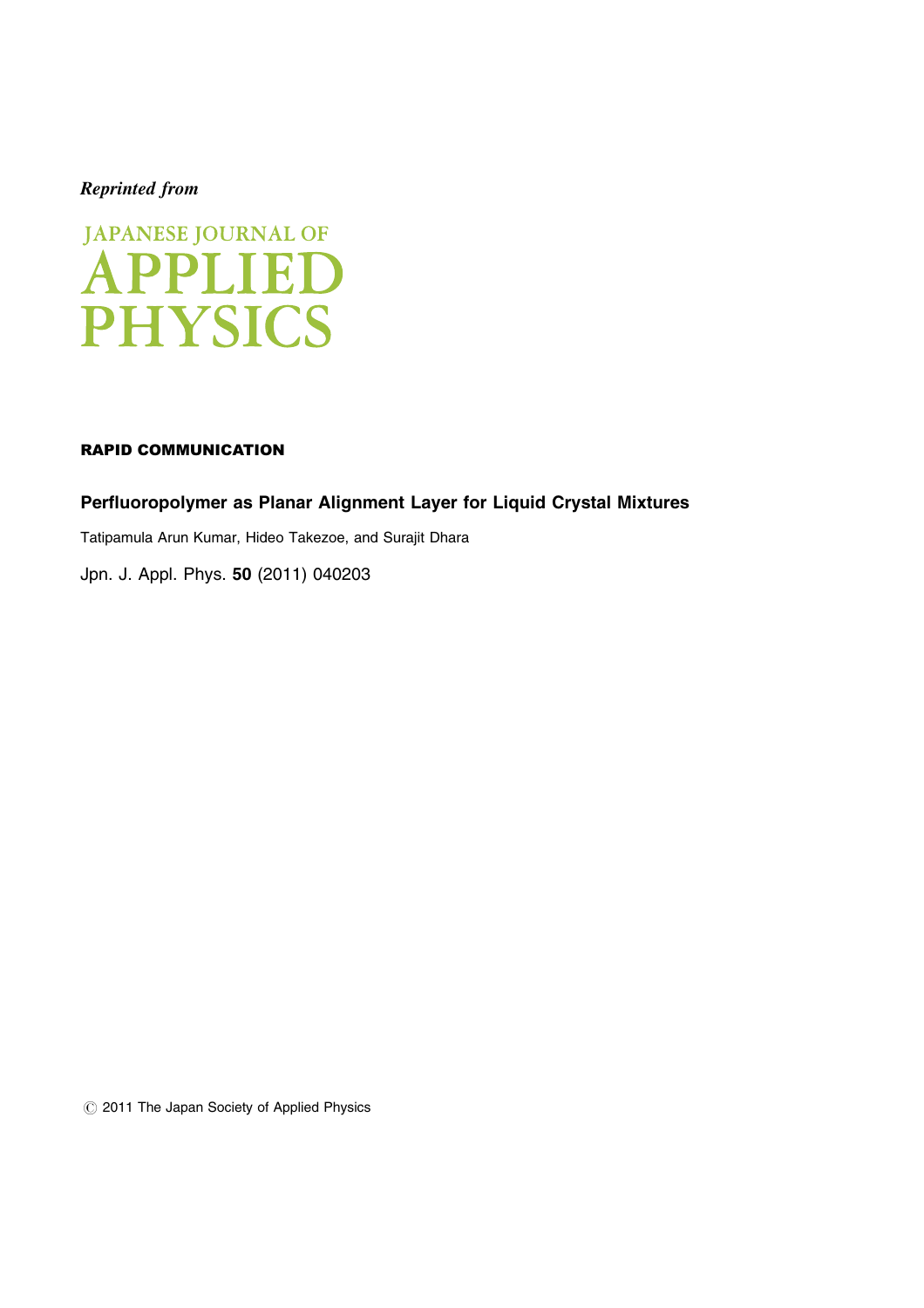Japanese Journal of Applied Physics 50 (2011) 040203 [DOI:](http://dx.doi.org/10.1143/JJAP.50.040203) [10.1143/JJAP.50.040203](http://dx.doi.org/10.1143/JJAP.50.040203)

### RAPID COMMUNICATION

## Perfluoropolymer as Planar Alignment Layer for Liquid Crystal Mixtures

Tatipamula Arun Kumar, Hideo Takezoe<sup>1</sup>, and Surajit Dhara<sup>\*</sup>

School of Physics, University of Hyderabad, Hyderabad 500046, India <sup>1</sup>Department of Organic and Polymeric Materials, Tokyo Institute of Technology, Meguro, Tokyo 152-8552, Japan

Received October 29, 2010; accepted January 20, 2011; published online April 5, 2011

We report a perfluoropolymer (CYTOP) provides planar alignment to liquid crystal mixtures (e.g., ZLI-2293) that are used in display. We found that the anchoring energy of ZLI-2293 on CYTOP is almost eighteen times less and the pretilt angle is slightly larger than on AL-1254. It is expected that the low surface anchoring and high transmission in CYTOP cell will make CYTOP a suitable aligning agent for LC displays as well as many other LC devices. @ 2011 The Japan Society of Applied Physics

The molecular alignment of liquid crystals (LCs) on<br>the treated surfaces of solid substrates is of great<br>importance for the basic understanding of the inter-<br>facial phenomena as well as technological applications  $\frac{1}{2}$ the treated surfaces of solid substrates is of great importance for the basic understanding of the interfacial phenomena as well as technological applications.<sup>1)</sup> The bulk LC and the interfacial properties strongly influence the electro-optic properties of liquid crystal displays  $(LCDs).^{2,3}$  It is well known that weak anchoring of the LC director at the interface with alignment layer can in principle reduce the operating voltages and can improve the steepness of the electro-optic response of  $LCDs<sup>4</sup>$ . For the performance of multistable optical switching, weak anchoring is also desirable. Fast response times less than several hundreds of microseconds are desired for high performance LCDs. The main objective of this work is to show that a perfluoropolymer (CYTOP) which is commonly used as an antireflection coating in organic light emitting devices provides good planar alignment to a liquid crystal mixture (ZLI-2293). We measured some surface and bulk physical properties like anchoring energy, pretilt angle and rotational viscosity at room temperature and compared with results using another alignment layer AL-1254.

The nematic mixture ZLI-2293 was obtained from Merck. We used amorphous perfluoropolymer poly[perfluoro- (4-vinyloxy-1-butene)] (PPFVB, commercially known as CYTOP). It has been used widely for antireflective coatings and optical fibers because of its low refractive index (1.34) and high transmittance over a wide wavelength range (200 nm to  $2 \mu m$ ).<sup>[5,6\)](#page-3-0)</sup> High solubility in fluorinated solvent makes it suitable for easy coating on substrate for various applications in photonics such as nanoimprint lithography (NIL), organic light-emitting diodes (OLEDs $^{7,8}$ ), lasing, and in biological applications. $9$  Very recently we reported several interesting physical phenomena related to anchoring transition<sup>[10,11\)](#page-3-0)</sup> in nematic liquid crystals and also demon-strated bistability in dye-doped samples.<sup>[12,13\)](#page-3-0)</sup> In case of smectics it was shown to provide a shock-free homeotropic alignment. $^{14)}$  $^{14)}$  $^{14)}$ 

The glass plates with indium–tin-oxide (ITO) were spin-coated with polyimide AL-1254 or perfluoropolymer (CYTOP), and were cured at 180 and  $100^{\circ}$ C for 1 h or 30 min, respectively. After curing, the plates were rubbed by using a homemade rubbing machine in which commercially available soft velvet cloth with long fibres was used. The plates are assembled such that the rubbing directions were set antiparallel. The rubbing strength were kept fixed for all the plates by adjusting the distance between the plate and the

We adopted the crystal rotation method  $(CRM)^{15}$  to measure the pretilt angle. The transmitted intensity was measured with photodiode as a function of the incidence angle from  $-45$  to  $+45^{\circ}$  about the axis perpendicular to the light beam and the rubbing direction. The transmitted intensity was fitted to the theoretical equation.<sup>[15\)](#page-3-0)</sup>

In order to measure anchoring energy we adopted a high field technique proposed by Yokoyama and Sprang.<sup>[16\)](#page-3-0)</sup> A computer controlled setup was used to measure the optical retardation  $(R)$  and sample capacitance  $(C)$  simultaneously. A He–Ne laser of wavelength 632.8 nm was used as source for optical measurements and the cell is placed between two crossed Glan Thampson polarizers. A photoelastic modulator (PEM-100) was used to measure the retardation very accurately. The temperature of the cell was maintained by a Instec (mK 1000) temperature controller. A LCR meter (Agilent E4980A) was used to measure the cell capacitance as a function of voltage. The transmitted light intensity  $I$  was measured using a photodiode. The anchoring strength  $(W)$  is estimated from the following equation:  $16,19$ )

$$
\frac{R}{R_0} = \frac{\xi I(\gamma, \kappa, \nu)}{CV} - \frac{2K_{11}}{Wd},
$$
\n(1)

where  $R_0$  is the retardation at  $V = 0$  and  $R/R_0$  is the normalized phase retardation. The parameters  $\gamma$ ,  $\kappa$ , and  $\nu$  are related to dielectric constants, elastic constants and refractive indices respectively. Hence  $I(\gamma, \kappa, \nu)$  depends on the material parameters. Here,  $\xi$  is a constant dependent on the geometrical factor of the cell (the area and the thickness).  $K_{11}$  and d are the splay elastic constant and thickness of the sample respectively. W can be determined from the intercept of the plot  $R/R_0$  as a function of  $1/CV$ , provided that  $K_{11}$ and d are known.

To measure rotational viscosity  $(\gamma_1)$  we adopted relaxa-tion method.<sup>[17\)](#page-3-0)</sup> We measured the transmitted light intensity through a planar aligned LC cell, to obtain the optical phase as a function of time. The phase change  $\delta(t)$  as a function of time t was measured from the time dependent intensity,  $I(t)$ , E-mail address: sdsp@uohyd.ernet.in using the following equation:  $I(t) = I_0 \sin^2[(\Delta_{\text{tot}} - \delta(t))/2]$ ,

roller. Milar spacers and glass beads were used to make thick  $(\sim 100 \,\mu m)$  and thin  $(\sim 10 \,\mu m)$  cells. The thickness of the cell is measured using fiber optic specrometer (Ocean Optic). The cell of thickness  $\sim 10 \,\mu m$  was used for measuring anchoring energy and rotational viscosity. Cells of thicknesses in the ranges  $100$  to  $150 \mu m$  were used for measuring pretilt angle. The sample was injected into the empty cell through the capillary action in the nematic phase at room temperature.

E-mail address: sdsp@uohyd.ernet.in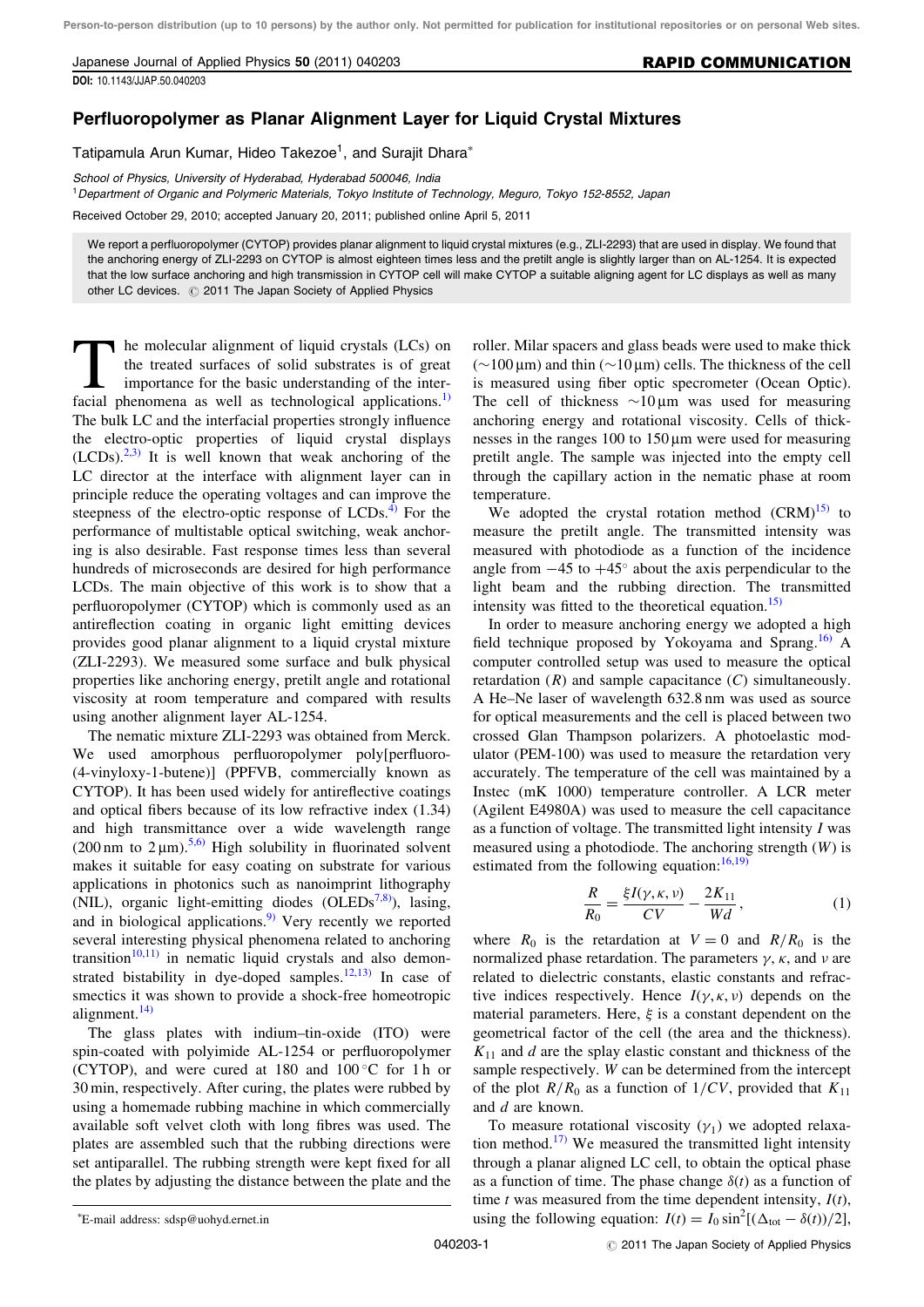#### Jpn. J. Appl. Phys. 50 (2011) 040203 **T. A. Kumar et al.** Appl. **T. A. Kumar et al.** T. A. Kumar et al.



Fig. 1. (Color online) (a) ITO plates coated with AL-1254 (left plate with green dot at the right corner) and CYTOP (right plate with red dot at the right corner). Photomicrographs of CYTOP coated cell at room temperature: (b) rubbing direction  $\psi = 0^{\circ}$  and (c) rubbing direction  $\psi = 45^{\circ}$ .

where  $I_0$  is the maximum intensity change. The decay time is given by the following equation:<sup>[17,18\)](#page-3-0)</sup>  $\delta(t) \cong$  $\delta(0)$  exp $(-2t/\tau_0)$ , where  $\delta(0)$  is the total phase change of the LC cell under a bias voltage  $V_B$ . The slope of the linear plot ln $[\delta(0)/\delta(t)]$  is  $2/\tau_0$ , which yields the relaxation time  $(\tau_0)$ . The rotational viscosity  $(\gamma_1)$  of the sample is given by  $\nu_1 = \tau_0 K_{11} \pi^2 / d^2$ . All the experiments were performed at room temperature  $(27 \degree C)$ .

Figure 1(a) shows the visible difference between the AL-1254 and CYTOP coated on ITO substrate. CYTOP coated plate appears more transparent than AL-1254 due to the high transmission of CYTOP. The texture of nematic phase of ZLI-2293 in rubbed cell under polarizing optical microscope with the rubbing direction  $\psi = 0$  and 45° are also shown in Figs. 1(b) and 1(c), respectively. A complete dark state  $(\psi = 0^{\degree})$  and a uniform bright state  $(\psi = 45^{\degree})$  indicate good uniform alignment of director in the entire nematic phase.

In order to determine pretilt angle, transmittance intensity through a thick cell was measured as a function of incident angle. The result on a CYTOP coated cell is shown in Fig. 2. A good fit to the theoretical equation gives pretilt angle  $\alpha \sim 2^{\circ}$ . In case of AL-1254 it is  $\alpha \sim 1^{\circ}$ , which is negligibly smaller than CYTOP coated cell. To measure the anchoring energy, the retardation  $(R)$  and the sample capacitance  $(C)$ were measured simultaneously. Typical variation of normalized retardation  $(R/R_0)$  and capacitance  $C/C_0$  as a function of applied voltage is shown in Fig. 3. We obtain the threshold voltage  $V_{\text{th}} = 1.16 \text{V}$  and estimated splay elastic constant  $K_{11} \simeq 8.9 \times 10^{-12}$  N. In Fig. 4 we show the variation of  $R/R_0$  with  $1/CV$  in the voltage range of 8–17 V. Good linear fits were obtained in the above voltage range. From the intercept to the ordinate axis we obtain the anchoring strength;  $W \simeq 1.0 \times 10^{-4} \text{ J/m}^2$  in a CYTOP cell and  $W \simeq 18.3 \times 10^{-4}$  J/m<sup>2</sup> in a AL-1254 cell. Note that W in a CYTOP cell is more than eighteen times smaller than W in a AL-1254 cell. Similar values of anchoring energy  $(W \sim 17 \times 10^{-4} \text{ J/m}^2)$  of ZLI-2293 on other polyimide at room temperature was reported by You et  $al$ <sup>[19\)](#page-3-0)</sup> Low surface anchoring properties of 4-cyano-4'-pentyl-1,1'-biphenyl (5CB) on Langmuir–Blodgett films of similar polymer (perfluoropolyether) was reported by Russel-Tanner et  $al$ .<sup>[20\)](#page-3-0)</sup>



Fig. 2. (Color online) Transmitted intensity versus incident angle for ZLI-2293 in a CYTOP coated cell at room temperature. The circles represent the experimental data points and the solid line denotes the best fit to the theoretical equation[.15\)](#page-3-0)



**Fig. 3.** (Color online) Variation of normalized retardation  $(R/R_0)$  and the ratio of the sample capacitance to the empty cell capacitance  $(C/C_0)$  as a function of voltage in a CYTOP coated cell at room temperature.



Fig. 4. (Color online) The variation of  $R/R_0$  versus  $1/CV$  in AL-1254 and CYTOP coated cells at room temperature. The data are well fitted to eq. (1).

Furthermore, CYTOP also provides perfect homeotropic alignment of smectic liquid crystals exhibiting its low surface anchoring properties. $^{14)}$  $^{14)}$  $^{14)}$